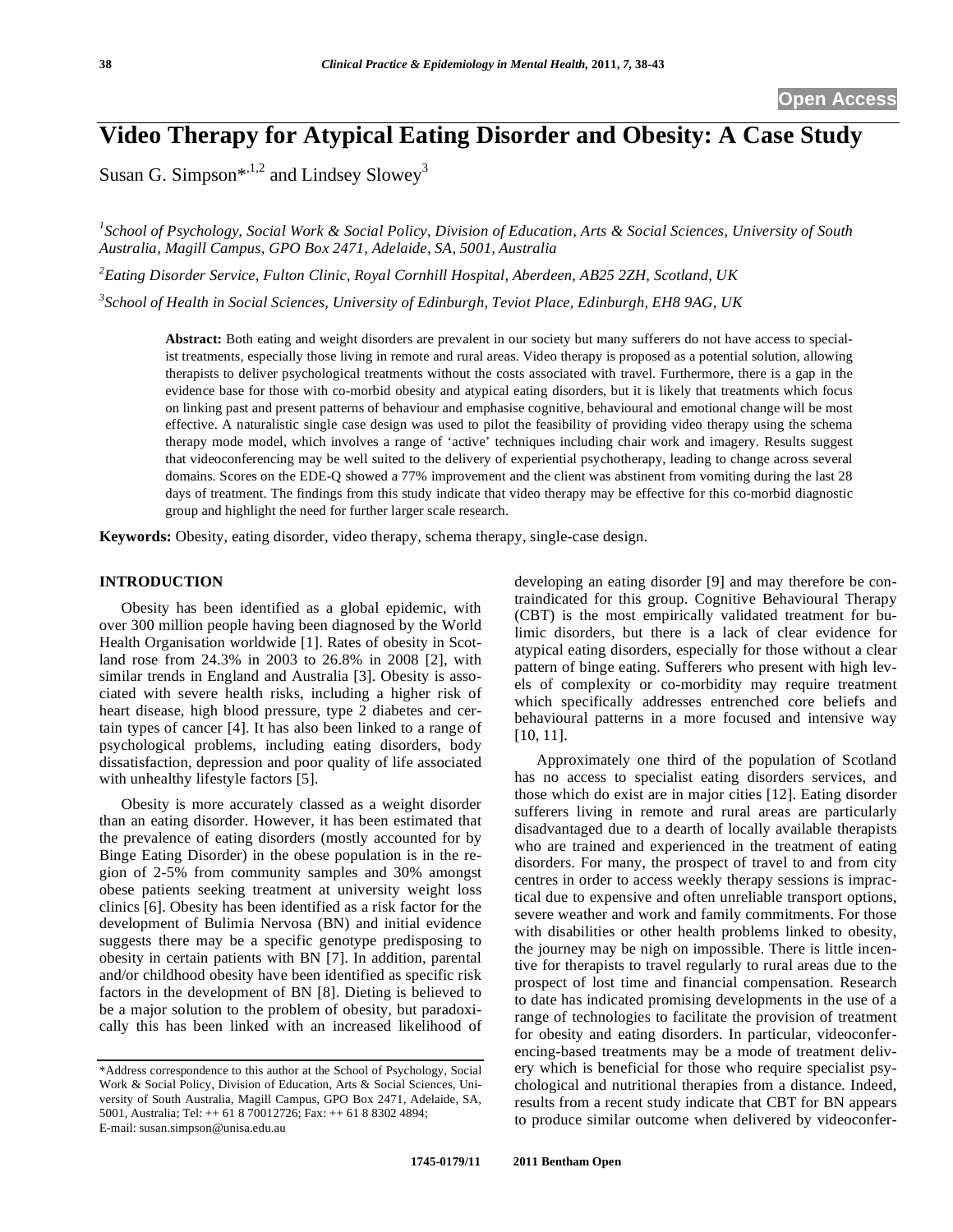encing or in-person (face-to-face) [13,14], and may be more cost-effective in the treatment of patients in rural areas [15].

This paper presents a naturalistic single case study of the use of videoconferencing to provide treatment for a 39 year old woman with obesity and co-morbid atypical eating disorder (i.e. regular use of inappropriate purging after eating small amounts of food). The interventions were framed within a schema therapy model developed for longstanding, entrenched difficulties, which targets change on emotional, cognitive, interpersonal and behavioural levels. Video therapy was used creatively to facilitate a range of therapeutic techniques which have to date only been tested on a face-toface basis. This pilot study aimed to evaluate the feasibility and acceptability of video therapy for co-morbid eating and weight-related disorders.

# **METHODOLOGY**

# **Case Description**

Merrin was a 39 year old woman with a 15 year history of yo-yo dieting with daily self-induced vomiting. She was married with 3 school-age children and living in a rural area 47km outside Aberdeen, where the main hospital and Eating Disorder Service are based. Her eating disorder symptoms included a persistent pre-occupation with eating and an irresistible craving for food, periods of overeating, constant attempts to restrict food intake and vomiting at least once every day. She had lost 7 teeth due to vomiting. There was no evidence of objective bingeing, no use of diet pills, overexercise, nor laxative abuse. Poor body image was evident, independent of fluctuations in weight, and in particular disgust in relation to her abdomen, back and legs. There was no overt body or weight-checking behaviour. Her weight at treatment onset was 110kg (BMI 39.1) and had ranged between 76kg (4 years previously) and 127kg (5 years previously). Unusually, she did not wish to be thin and considered her ideal weight to be 76kg (BMI 27.5). At this weight she believed she would feel less pressured to lose weight, and would also feel less pressured to maintain a 'thinner' BMI within the normal range.

Merrin was independently assessed at pre-treatment by a psychiatric registrar and diagnosed with EDNOS (Eating Disorder not Otherwise Specified) according to the DSM-IV diagnostic system [16]. Her weight was in the obese category. She had a smoking habit and a family history of heart disease and type 2 diabetes, making it a priority to improve her eating habits and reduce weight-related health risks. She had also been diagnosed with a borderline thyroid level. Her mean global score on the Eating Disorder Examination-Questionnaire (EDE-Q) questionnaire [17] at pre-therapy was 4.493, which is significantly higher than the norm (mean: 1.554; SD: 1.21) of a non-clinical population. She also scored higher on all of the subscales, indicating high levels of restrictive eating, associated with marked eating, shape and weight concerns. Pre-therapy ratings on the SCL-90 [18] showed elevated scores on the 'Somatisation' (Mean:1.33) and 'Depression' (Mean:1.69) subscales, indicating distress arising from bodily perceptions of physical ill-health and low mood, loss of motivation and energy. There was no previous contact with psychiatric services.

#### **History of Eating Disorder**

All family members except her father were overweight, and as children Merrin and her siblings were expected to finish everything on their plates at each meal. Meals usually consisted of two courses of processed high-calorie foods. Her mother often dieted, but this was not openly discussed. At the age of 12 she first became aware that she was taller and bigger than her peers. She was ridiculed at school for the size of her chest and although she was not teased explicitly about her weight, she assumed that this was the reason that some of her friends withdrew from her at that time. With her mother's help, she started dieting. Her perception of herself as 'big and slow' led to high levels of self-consciousness and an avoidance of school sports activities, social events and parties. She started to self-induce vomiting in order to persuade her mother that she was too unwell to go to school on the days that physical education classes were scheduled. From the ages of 12 to 17 she developed a strong sense of herself as 'fat' and unattractive to her peers. She blamed herself for her body size, but was unsure about how to lose weight.

She left school at the age of 16, and worked in a factory, feeling too self-conscious to take on any position that would involve exposure to the public. Her first marriage lasted 7 years. She developed Myalgic encephalomyelitis (ME) after having her first child, leading to exhaustion with joint pain. She described feeling alone and depressed. She was treated with pain-relief and anti-depressant medication. She later remarried and had 2 further children. An apronectomy was performed one year prior to referral to the eating disorder service. Unfortunately this was unsuccessful due to subsequent weight gain and resulted in a suspected hernia which interfered with her attendance at some of her scheduled video therapy appointments.

# **Formulation**

Merrin developed a complex relationship with food from a young age. The majority of family members were overweight and she developed a sense of feeling different from her peers and stigmatized due to her shape and weight. Her avoidance of physical exercise further reduced opportunities for energy expenditure. Her first attempt at dieting at the age of 12 was unsustainable due to the fact that her family was entrenched in eating large high energy meals. She began to develop strong schemas (extremely stable and enduring patterns that develop during childhood and are elaborated throughout an individual's life) defining her self-worth and lovability. One of her strongest schemas was Social Undesirability ('I'm fat', I'm not sexually attractive',' I'm ugly') which was linked to self-consciousness around other people. She believed that she was not good enough and that others would ultimately abandon her. She learned to reduce the (perceived) likelihood of rejection and abandonment through sacrificing herself to meet others' needs and demands. Merrin learned to use eating as a way of comforting herself and detaching from difficult emotions, especially when feeling rejected or unloved. High levels of internalized shame led her to despise and blame her body. Restriction and vomiting were used to punish herself for eating what others would consider normal meals. She consistently skipped meals, and when distressed would often restrict for a day or more at a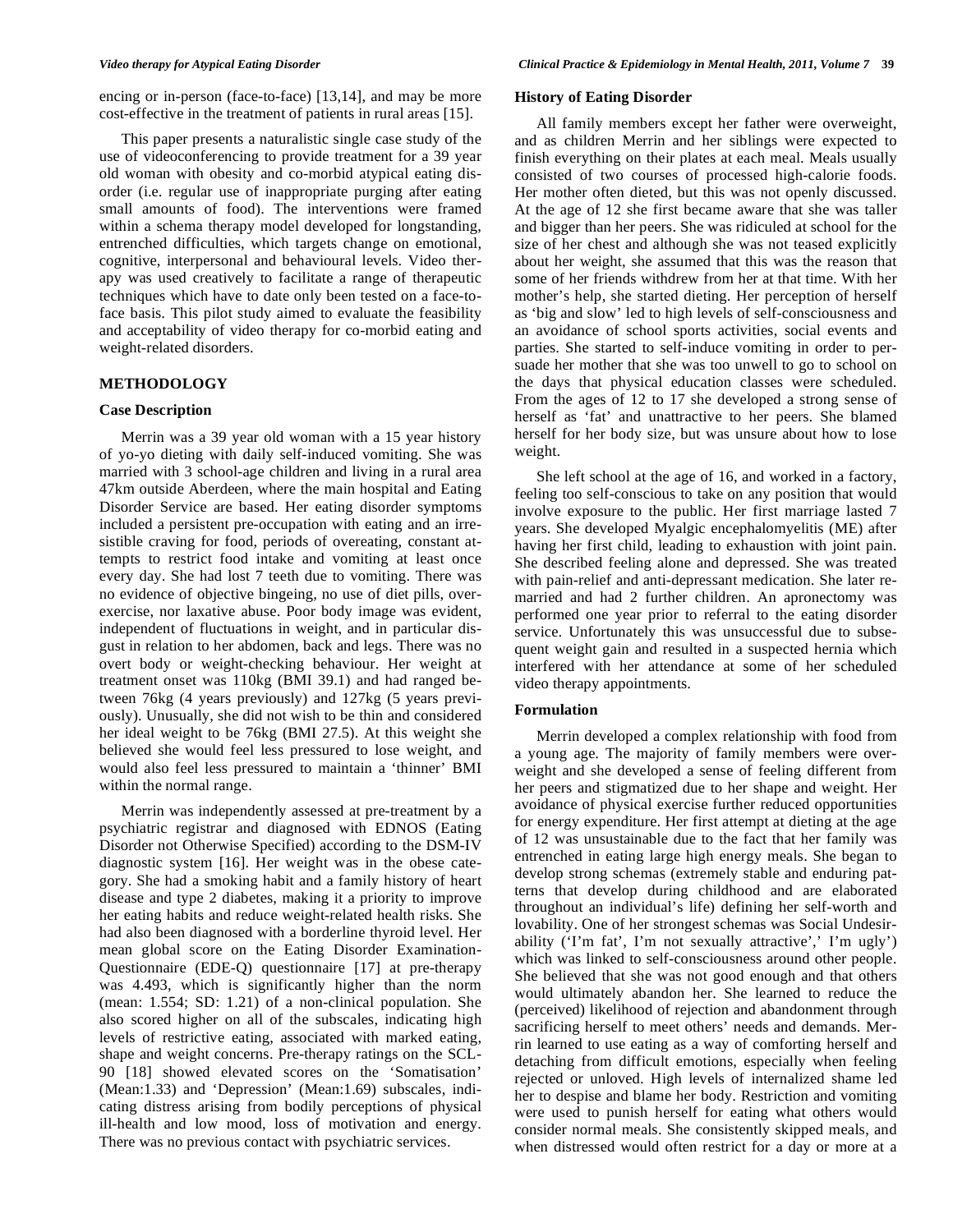time. This led to periods of overeating, followed by further vomiting episodes, thus developing a vicious cycle. Hypervigilant internal body scanning took place after even small amounts of food and she was sensitised to any sensations of fullness or bloated-ness. This was linked to immediate urges to relieve discomfort through vomiting. Signs of fullness were experienced as uncomfortable and interpreted as a sign of potential weight gain. The onset of ME exacerbated her perception that her body was out of her control and further reduced opportunities for physical exercise and weight loss.

#### **Design**

The present study relied on an AB design, representing assessment (A) and treatment (B). As is usual practice in the service, standardised measures were administered at intake (Eating Disorder Examination Questionnaire (EDE-Q); CORE [19], pre-therapy (EDE-Q, CORE, SCL-90, Rosenberg Self-Esteem Scale [20], Schema Mode Inventory [21], mid-therapy (EDE-Q, CORE, Working Alliance Inventory (WAI) [22]) post-therapy (EDE-Q, CORE, SCL-90, Rosenberg Self-Esteem Scale, WAI) and one-month follow-up (EDE-Q, Rosenberg Self-Esteem Scale, CORE). The Client Change Interview Protocol [23] was also carried out by telephone at mid- and post-therapy by a doctoral level Clinical Psychology Trainee (LS). A daily diary was also kept to record food eaten and eating disorder symptoms.

#### **Treatment**

Merrin was referred by her General Practitioner (GP) and was triaged before being placed on the Grampian Eating Disorder Service waiting list. From the point of referral she waited for 18 weeks for treatment. Before her first treatment session, Merrin was contacted by telephone and offered video therapy. Transport difficulties and logistics of childcare made attendance at regular face-to-face appointments in Aberdeen impractical. A 'Video-therapy: What to expect' information sheet was sent with the first appointment letter. Treatment took place at her local community hospital on the videoconferencing system in the Minor Injuries Unit, a 10 minute drive from her home. A clinical psychologist trained at doctoral level (SS) conducted sessions from a Tandberg videoconferencing system (56cm width screen) based at the Eating Disorder Service at Royal Cornhill Hospital, Aberdeen. The screen was pre-set at both ends so that the view was of torso and head. However, this view could be changed at any time by therapist or client by remote control. All sessions were conducted at ISDN 6 through the internal National Health Service network. Merrin was advised to attend her GP and dentist for regular physical check-ups throughout treatment.

The schema 'mode' therapeutic model [24] was chosen to address the longstanding nature of her eating difficulties and chronic low self-esteem dating back to childhood. Initial data suggest that this model may be highly relevant to the eating disorder population and that schemas may be linked with specific eating disordered behaviours [1, 25]. In the first two weeks of therapy Merrin learned to self-monitor her eating patterns and to link these with emotional triggers. Regular meals and snacks were slowly re-introduced and catastrophic cognitions in relation to weight gain were challenged. Behavioural strategies were used to plan meals and delay and eventually replace vomiting. Mode dialogues (an experiential chair-work technique) were used to challenge her extreme patterns of self-criticism, self-shaming and longstanding avoidant coping strategies. Imagery techniques were used to re-script early memories of being blamed and teased and to heal the underlying emotional damage caused by these experiences. She gradually learned to value herself and to relate to herself from a healthier compassionate position. Her eating patterns normalised as she began to conceptualise food as a necessary requirement, rather than as something 'sinful' which she should be able to resist. She learned to ask for comfort, practiced healthier patterns of selfsoothing when distressed, and began to blame herself less in the face of conflict and others' negative behaviour. Sessions focused on increasing awareness of her needs and learning to be assertive. Schema 'flashcards' were used to challenge self-criticism, alert her to use her new coping strategies and affirm her inherent self-worth. Body image work took place through imagery and behavioural exercises and focused on developing a holistic view of herself by considering all the different aspects of her 'self' rather than defining herself entirely on the basis of one or two body parts. She began to examine herself from the (accurate) perspective of others, rather than through her 'Social Undesirability' schema. This work was facilitated by the videoconferencing – she was able to view herself using the Picture-in-Picture facility and to challenge any self-deprecatory statements that were triggered. The document camera linked to the videoconferencing unit was used to project her formulation diagram and homework onto the screen to facilitate communication. Email was utilized to reinforce material covered in sessions, to send out monitoring diaries, to send homework exercises and to give feedback on food diaries.

# **RESULTS**

Seven video therapy appointments and one telephone appointment were attended over 11 weeks. Appointments were spaced twice weekly over the first 4 weeks and then weekly thereafter. Four appointments were cancelled due to heavy snow, transport difficulties, and weight-related illness (suspected hernia) and were substituted for telephone appointments with follow-up email exchanges

#### **Main Outcome Measures**

Global EDE-Q scores stayed stable between initial referral and pre-therapy (18 weeks), but then decreased from 4.49 at pre-therapy to 1.8 at post-therapy, placing her within the range of the normal population. This was a decrease of 77 % in severity of eating pathology. There was improvement on all subscales, as shown in Table **1**. This improvement in eating disordered symptoms was verified by self-report diaries. At pre-treatment vomiting was taking place on average six to eight times per week. Daily eating diaries indicated that in weeks 1 to 3 she vomited three times per week and missed at least 3 meals per week. In the final 28 days (i.e. weeks 7,8,9,10) of treatment she was abstinent from vomiting. Her weight had dropped to 103kg (BMI 36.7). At one-month follow-up her EDE-Q global score had further decreased to 0.46.

On the CORE there was marked improvement on all subscales, with an 86% reduction in global distress between pre and post-treatment (1.29 - 0.18). By one-month follow-up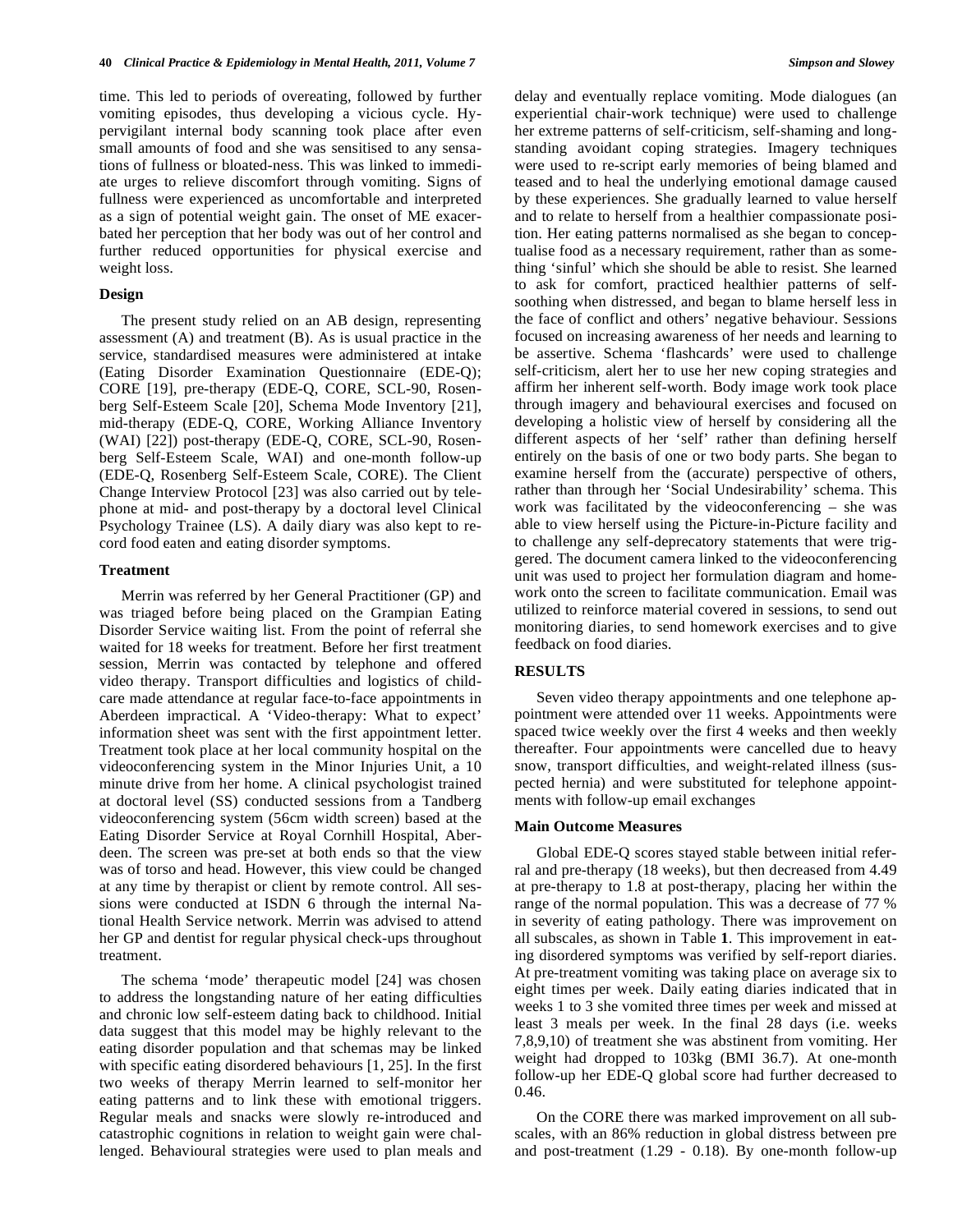| <b>EDE-O</b>   | <b>Initial Referral</b> | <b>Pre-Therapy</b> | <b>Mid-Therapy</b> | Post-Therapy | Follow-up | Norms <sup>a</sup> |
|----------------|-------------------------|--------------------|--------------------|--------------|-----------|--------------------|
| Global         | 4.42                    | 4.49               | 3.64               | 1.04         | 0.46      | 1.41(1.15)         |
| Restraint      | $\gamma$                | $\mathbf{c}$       | 0.4                | $\mathbf{0}$ | 0.2       | 1.31(1.38)         |
| Eating Concern | 4                       | 3.8                | 2.8                |              | 0.4       | 0.61(0.94)         |
| Shape Concern  | 5.88                    | 5.38               | 5.75               | 1.4          | 0.63      | 2.10(1.60)         |
| Weight Concern | 5.8                     | 5.8                | 5.6                | 1.8          | 0.6       | 1.64(1.41)         |

#### **Table 1. Mean Scores on EDE-Q**

<sup>a</sup>Norms are from aged matched general population [19].

her global distress score was 0.29, well below the clinical cut-off score and within the 'normal' range. Scores on the Rosenberg Self Esteem Scale showed an improvement between pre-therapy (20 = low) and post-therapy (26 = above 'normal range'). At one-month follow-up her score of 22 was within the 'normal range'. At post therapy, mean scores for all 12 maladaptive schema modes were within one standard deviation of the normal population (compared with 6 at pre-therapy). The SCL-90 Global Severity Index mean score decreased by 72% between pre- and post- treatment (0.99 - 0.28), with a 73% reduction  $(1.69 - 0.46)$  on the depression subscale.

# **Ratings of Rapport and Therapeutic Experience – Self-Report and Interview**

The therapeutic relationship, as measured by the WAI was rated at the maximum level (total score of 84) both at mid and post therapy, suggesting that the use of videoconferencing as a mode of treatment delivery did not interfere with the development of a positive therapeutic rapport. This was further supported by ratings on the self-developed Video Therapy questionnaire, which showed maximum satisfaction on quality of sound, picture and 'ease of communication'. Results from interview indicated that rapport was in some ways enhanced by video therapy see Table **2**.

#### **DISCUSSION**

The present pilot study explores a patient's journey through video therapy and provides evidence, within the context of a single case study, for the acceptability and effectiveness of the use of this technology. In particular it shows promise for the potential of using video therapy for people who suffer from co-morbid weight and eating disorders. Outcome data suggested a clinically important reduction in eating disordered behaviours, with daily diaries indicating that she was abstinent from vomiting for the last 28 days of treatment, and a 77% reduction in symptom severity on the EDE-Q. As her eating disordered symptomatology improved, her weight dropped from 110 to 103kg. To date, there has been a dearth of research on treatments for clients who fall within this diagnostic category, and in the UK they often fall short of meeting criteria for inclusion into treatment programmes offered by either Obesity or Eating Disorder services. It seems clear that the treatment of the eating disorder is usually a priority, given that the vicious cycles of self-critical thinking, dieting and compensatory behaviours are strongly linked to overeating and bingeing behaviours. Preoccupation with food, shape and weight must be addressed in treatment before weight loss can occur in a stable and more sustainable way. However, it is also clear that it is important to treat the eating disorder in the context of the obesity issue, recognizing the need to improve lifestyle factors and reduce weight through the introduction of healthy eating patterns and exercise.

Given the high levels of shame linked to eating disorder symptomatology [26] and the stigma associated with attending an eating disorder service, it appears that video therapy may be highly suited as a mode of treatment delivery to this diagnostic group. In the present study, Merrin noted that it met her treatment requirements from a practical point of view and that she "probably would have given up" if she had been required to travel to face-to-face appointments. This is an important factor when one considers the demands of family life in addition to physical disabilities linked to obesity, making regular attendance at appointments a stressful endeavor. The findings of this case study were consistent with those of previous studies [27, 28] suggesting that the provision of technology-based treatments can enhance engagement and reduce feelings of self-consciousness. It can provide a 'safe personal space' which may facilitate disclosure of difficult or shameful feelings, allowing clients to feel less scrutinized than they might in a more intense face-to-face context. It also lends itself to direct body –exposure work whereby clients can see themselves on the screen and practice dealing with self-critical thinking patterns, and building self-compassion. Body-related anxieties and avoidance can be openly noted, discussed and worked on through the use of still images, zooming the camera in and out on different body parts, and 'playing' with the size of their self-image on the screen. In the present case study these behavioural strategies were utilized in the context of the schema 'mode' model, which also uses a range of other experiential and interpersonal techniques to facilitate change on emotional and cognitive levels. Due to the high quality of picture and sound, the therapist was able to closely monitor gestures and changes in expression and emotion throughout these exercises, adjusting feedback accordingly. Change in levels of depression, self-esteem and schema modes between pre- and post- therapy suggest that the benefits of this type of therapy may reach beyond a symptomatological level, addressing general mood state and underlying beliefs and behavioural patterns.

Therapeutic alliance was found to be high at both mid and end-of-treatment, replicating findings from earlier studies [29], which suggest that video therapy can enhance rapport through allowing connection to develop at a pace that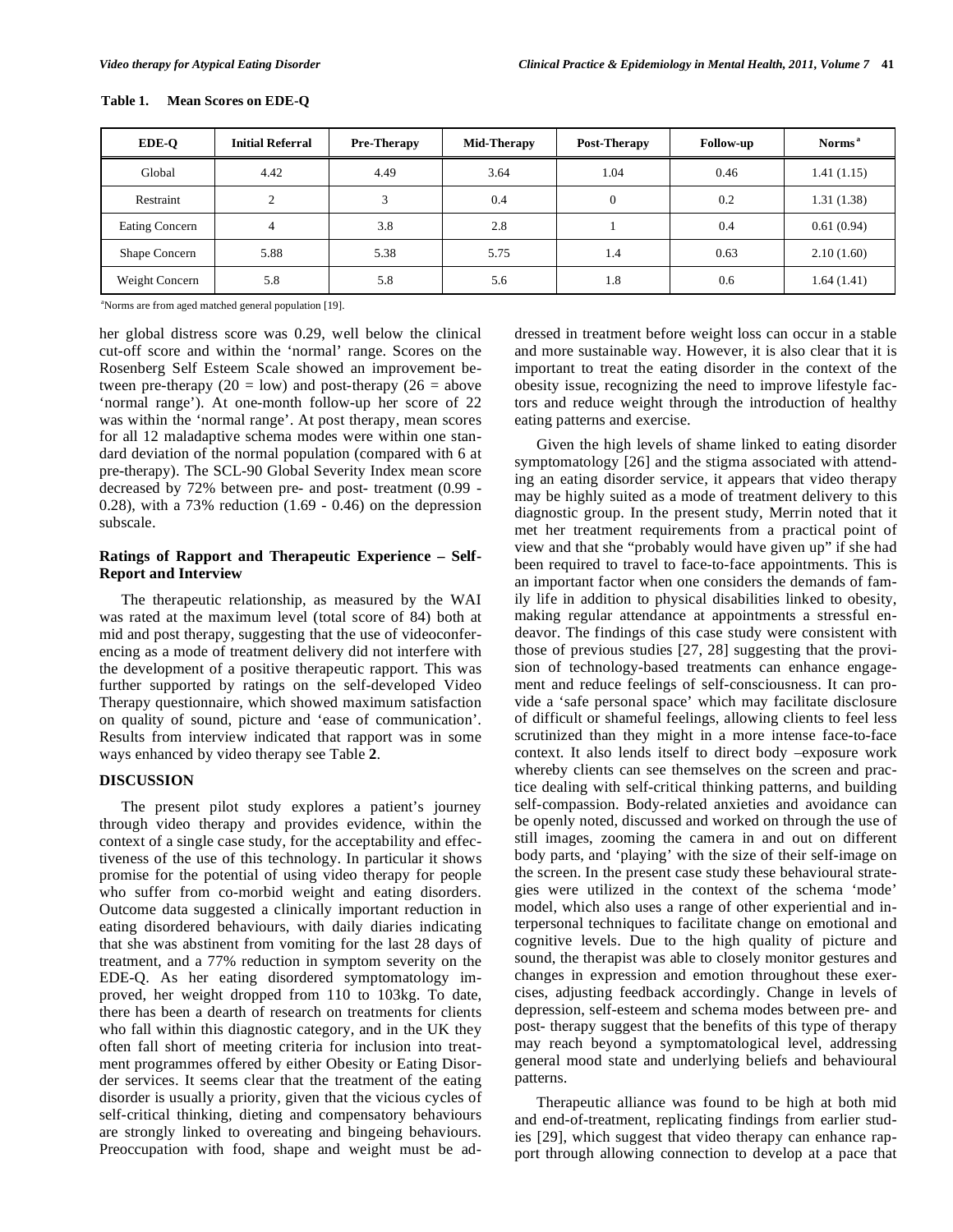| <b>Practicalities of Video</b><br>Therapy (VT)                                                                                                                                                                                                                                                                                                                                                                                                                                                                                                                           | <b>Therapeutic Rapport</b>                                                                                                                                                                                                                                                                                                                                                                                                                                                                                                                                                    | <b>Experience of Schema</b><br>Therapy by VT                                                                                                                                                                                                                                                                                                                                                                                                                                                                                                                                                                                      | <b>Behavioural Change</b>                                                                                                                                                                                                                                                                                                                                                                                                                                                                                            | <b>Self Description</b>                                                                                                                                                                                                                                                                                                                                                                                                                                                                                                                                                           |
|--------------------------------------------------------------------------------------------------------------------------------------------------------------------------------------------------------------------------------------------------------------------------------------------------------------------------------------------------------------------------------------------------------------------------------------------------------------------------------------------------------------------------------------------------------------------------|-------------------------------------------------------------------------------------------------------------------------------------------------------------------------------------------------------------------------------------------------------------------------------------------------------------------------------------------------------------------------------------------------------------------------------------------------------------------------------------------------------------------------------------------------------------------------------|-----------------------------------------------------------------------------------------------------------------------------------------------------------------------------------------------------------------------------------------------------------------------------------------------------------------------------------------------------------------------------------------------------------------------------------------------------------------------------------------------------------------------------------------------------------------------------------------------------------------------------------|----------------------------------------------------------------------------------------------------------------------------------------------------------------------------------------------------------------------------------------------------------------------------------------------------------------------------------------------------------------------------------------------------------------------------------------------------------------------------------------------------------------------|-----------------------------------------------------------------------------------------------------------------------------------------------------------------------------------------------------------------------------------------------------------------------------------------------------------------------------------------------------------------------------------------------------------------------------------------------------------------------------------------------------------------------------------------------------------------------------------|
| Mid-therapy<br>+ "VT does not infringe on<br>my kids' [needs], as I don't<br>need someone to [baby]sit<br>with them long"<br>+ "VT can reach people<br>who can't get to Aberdeen"<br>Post-therapy<br>$+$ "Its been really good [to]<br>use telephone & email as an<br>adjunct to $VT$ ] – if I had<br>problems I just emailed &<br>she got back to me. I didn't<br>feel closed off just because<br>[our communication wasn't<br>entirely] via video link"<br>+ "Given the choice of VT<br>or face-to-face again, I<br>would choose VT. Without<br>VT I would have had to | Mid-therapy<br>$+/-$ "At first I was a bit<br>apprehensiveI didn't<br>know what to expectbut<br>now it's fine"<br>$+/-$ "If you get upset the<br>therapist isn't in the room to<br>pat you on the back. But<br>Susan has manner that<br>makes you feel better"<br>Post-therapy<br>+ "I think it [VT] was easier<br>than face-to-face [would<br>have been 1 I think I<br>would have been more<br>embarrassed if I knew she<br>was in the same room. In<br>face-to-face therapy I would<br>have held back but [as I<br>was] in a separate room I<br>was able to say anything. I | Mid-therapy<br>"Role play & [mode work]<br>were weird to start off with.<br>It wasn't upsetting doing it,<br>but it put me in touch with<br>what the different parts of<br>me were saying and that<br>[made me] upset"<br>Post-therapy<br>"The most difficult part was<br>letting myself get into the<br>role-plays. It was uncom-<br>fortable trying to think<br>back. After the first time it<br>was a breeze."<br>"I was conscious of seeing<br>myself on the TV. But  I<br>was there to get my eating<br>disorder under control and<br>one of my goals was to<br>overcome that fear [of look-<br>ing at myself]. I think that | Mid-therapy<br>$+$ "I can tell when I'm start-<br>ing to go downwards & try<br>to use new coping mecha-<br>nisms"<br>+"I talk more to my hus-<br>band"<br>+ "Before I was negative<br>about myself but now I am<br>making these changes for<br>me"<br>$+$ "I'm not as scared to eat<br>out now"<br>+ "It's been a shock to see<br>how quickly [these changes]<br>have happened"<br>-"I still have negative<br>thoughts, but now I have<br>arguments between the<br>negative & positive<br>thoughts".<br>Post-therapy | Pre-therapy<br>+/- "I'm fat. I hide feelings<br>behind a 'mask'. Not pretty.<br>A good kind person, help-<br>ful."<br>Mid-therapy<br>$+/-$ "I aim to please & help<br>everyone else. I'm there all<br>the time if anyone needs<br>me. I give good advice but<br>cant take my own advice.<br>I'm a good friend."<br>Post-therapy<br>$+$ "I'm more confident. I<br>don't see myself as fat now,<br>I see myself as big. I'm<br>more assertive & I don't get<br>'stepped on'. People [make<br>demands] on me, but I took a<br>step back and said 'no'. My<br>husband describes me as |
| come to [Aberdeen] and<br>wouldn't have been able to<br>come weekly. By the time I<br>had driven there & back I<br>would have been rushing<br>about to pick up my little<br>one. I would have been<br>totally stressed. To be hon-<br>est, with that stress I proba-<br>bly would have given up."                                                                                                                                                                                                                                                                        | get shy when I'm face-to-<br>face & that might have<br>made it more difficult"                                                                                                                                                                                                                                                                                                                                                                                                                                                                                                | VT has made me less self-<br>conscious about my body. I<br>would sit in front of the<br>screen [before linking up] at<br>the start of my sessions &<br>talk to myself the way Su-<br>san has taught me to $-$ push-<br>ing the negative [mode]<br>aside."                                                                                                                                                                                                                                                                                                                                                                         | +"I would still like to lose<br>weight but its not the 'be-<br>all-and-end-all' now. Before<br>it was an obsession. Now its<br>nice to take [the weight] off<br>naturally instead of doing it<br>with fads & diets. I want to<br>keep doing what I'm doing<br>now."                                                                                                                                                                                                                                                  | "confident, positive &<br>sexy".                                                                                                                                                                                                                                                                                                                                                                                                                                                                                                                                                  |

| Table 2. | Themes from 'Client Change Interview' |  |
|----------|---------------------------------------|--|
|          |                                       |  |

feels comfortable to the client. The video therapy 'space' also appears to minimize any feelings of intimidation and loss of privacy or personal control that may be more prevalent in a setting that takes place on the therapist's 'turf'. In fact, whereas clients seem to consistently rate high levels of satisfaction with video therapy, it is often the therapists who have reservations about its potential as a mode of therapy delivery [30]. One possible reason for this may be due to anxieties about 'sharing' the control with clients, and about adjusting to a new therapeutic space outside of their familiar 'territory'. As was noted by Merrin in the present study, although the expression of empathy in video therapy may not always be through traditional means, a range of alternatives are available which may be just as effective (e.g. providing verbal support, use of reassuring phrases and respectful silences, ensuring that patient has a good view of therapist's facial expressions).

This single case study has begun to examine the scope of videoconferencing as a mode of therapy delivery for obesity, using a sophisticated psychological model that addresses both co-morbidity and characterological issues. Although the generalisability of these findings is limited, the examination

of a single case has allowed for a detailed exploration of both therapy process issues and the factors which make the use of videoconferencing potentially useful for this client group. Further larger scale studies with longer-term followup are required to determine whether video therapy is effective for those with obesity and eating disorders and whether particular eating disorder diagnostic groups or personality styles are most suited to this type of therapy delivery.

### **CONCLUSIONS**

This pilot case study suggests that video therapy may be acceptable and effective for sufferers of co-morbid obesity and eating disorders. In this case, the development of a strong therapeutic alliance was facilitated by video therapy, with important clinical improvements in both eating disorder and general psychopathology. Specialist eating and weight disorder clinics are generally located in large city centres. For this client, there were a range of obstacles to attending face-to-face treatment, including geographical distance, several snow-storms which blocked the roads, childcare responsibilities, unreliable transport options and weight-related health problems. The schema 'mode' model was used to